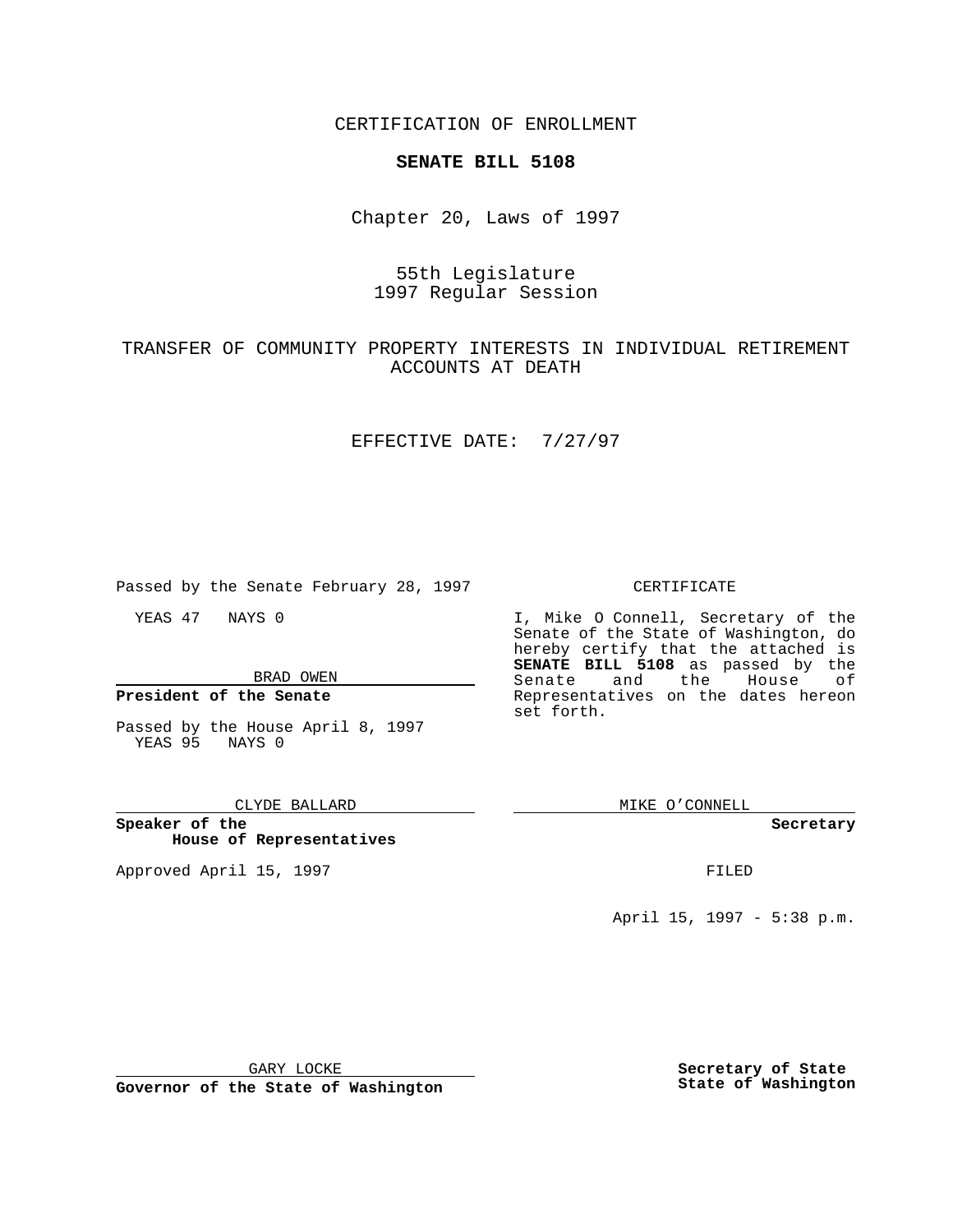### **SENATE BILL 5108** \_\_\_\_\_\_\_\_\_\_\_\_\_\_\_\_\_\_\_\_\_\_\_\_\_\_\_\_\_\_\_\_\_\_\_\_\_\_\_\_\_\_\_\_\_\_\_

\_\_\_\_\_\_\_\_\_\_\_\_\_\_\_\_\_\_\_\_\_\_\_\_\_\_\_\_\_\_\_\_\_\_\_\_\_\_\_\_\_\_\_\_\_\_\_

Passed Legislature - 1997 Regular Session

**State of Washington 55th Legislature 1997 Regular Session By** Senators Roach and Johnson

Read first time 01/15/97. Referred to Committee on Law & Justice.

 AN ACT Relating to the transfer of a community property interest in an individual retirement account at death; and amending RCW 6.15.020.

BE IT ENACTED BY THE LEGISLATURE OF THE STATE OF WASHINGTON:

 **Sec. 1.** RCW 6.15.020 and 1990 c 237 s 1 are each amended to read as follows:

 (1) It is the policy of the state of Washington to ensure the well- being of its citizens by protecting retirement income to which they are or may become entitled. For that purpose generally and pursuant to the authority granted to the state of Washington under 11 U.S.C. Sec. 522(b)(2), the exemptions in this section relating to retirement benefits are provided.

 (2) Unless otherwise provided by federal law, any money received by any citizen of the state of Washington as a pension from the government of the United States, whether the same be in the actual possession of such person or be deposited or loaned, shall be exempt from execution, attachment, garnishment, or seizure by or under any legal process whatever, and when a debtor dies, or absconds, and leaves his or her family any money exempted by this subsection, the same shall be exempt to the family as provided in this subsection. This subsection shall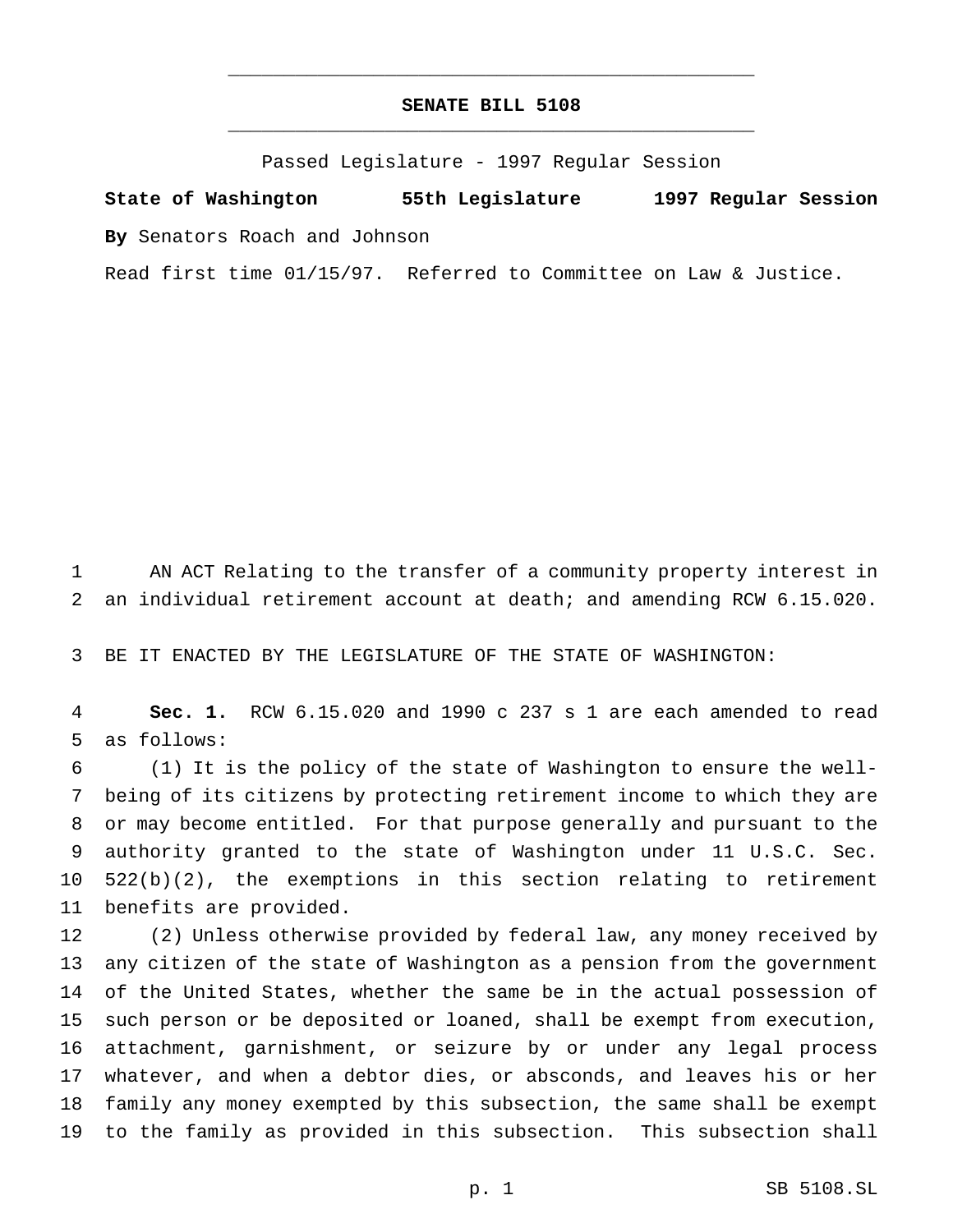not apply to child support collection actions issued under chapter 26.18, 26.23, or 74.20A RCW, if otherwise permitted by federal law.

 (3) The right of a person to a pension, annuity, or retirement allowance or disability allowance, or death benefits, or any optional benefit, or any other right accrued or accruing to any citizen of the state of Washington under any employee benefit plan, and any fund created by such a plan or arrangement, shall be exempt from execution, attachment, garnishment, or seizure by or under any legal process whatever. This subsection shall not apply to child support collection actions issued under chapter 26.18, 26.23, or 74.20A RCW if otherwise permitted by federal law. This subsection shall permit benefits under any such plan or arrangement to be payable to a spouse, former spouse, child, or other dependent of a participant in such plan to the extent expressly provided for in a qualified domestic relations order that meets the requirements for such orders under the plan, or, in the case of benefits payable under a plan described in sections 403(b) or 408 of the internal revenue code of 1986, as amended, or section 409 of such code as in effect before January 1, 1984, to the extent provided in any order issued by a court of competent jurisdiction that provides for maintenance or support. This subsection shall not prohibit actions against an employee benefit plan, or fund for valid obligations incurred by the plan or fund for the benefit of the plan or fund.

 (4) For the purposes of this section, the term "employee benefit plan" means any plan or arrangement that is described in RCW 49.64.020, including any Keogh plan, whether funded by a trust or by an annuity contract, and in sections 401(a) or 403(a) of the internal revenue code of 1986, as amended; or that is described in sections 403(b) or 408 of the internal revenue code of 1986, as amended, or section 409 of such code as in effect before January 1, 1984. The term "employee benefit plan" shall not include any employee benefit plan that is established or maintained for its employees by the government of the United States, by the state of Washington or any political subdivision thereof, or by any agency or instrumentality of any of the foregoing.

 (5) An employee benefit plan shall be deemed to be a spendthrift trust, regardless of the source of funds, the relationship between the trustee or custodian of the plan and the beneficiary, or the ability of the debtor to withdraw or borrow or otherwise become entitled to benefits from the plan before retirement. This subsection shall not apply to child support collection actions issued under chapter 26.18,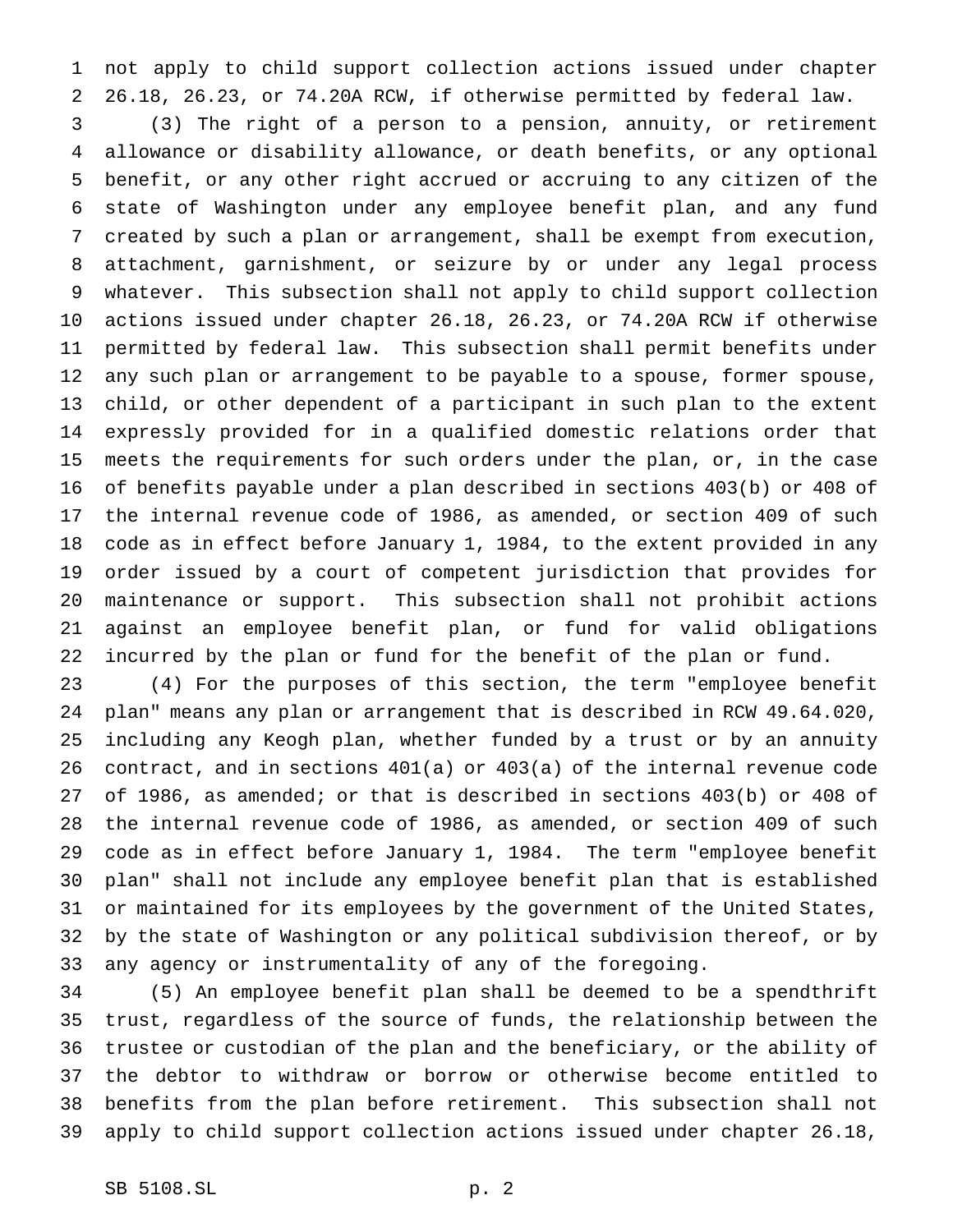26.23, or 74.20A RCW, if otherwise permitted by federal law. This subsection shall permit benefits under any such plan or arrangement to be payable to a spouse, former spouse, child, or other dependent of a participant in such plan to the extent expressly provided for in a qualified domestic relations order that meets the requirements for such orders under the plan, or, in the case of benefits payable under a plan described in sections 403(b) or 408 of the internal revenue code of 1986, as amended, or section 409 of such code as in effect before January 1, 1984, to the extent provided in any order issued by a court of competent jurisdiction that provides for maintenance or support.

 (6) Unless contrary to applicable federal law, nothing contained in subsection (3), (4), or (5) of this section shall be construed as a termination or limitation of a spouse's community property interest in 14 an individual retirement account held in the name of or on account of 15 the other spouse, the account holder spouse. At the death of the nonaccount holder spouse, the nonaccount holder spouse may transfer or distribute the community property interest of the nonaccount holder spouse in the account holder spouse's individual retirement account to 19 the nonaccount holder spouse's estate, testamentary trust, inter vivos trust, or other successor or successors pursuant to the last will of the nonaccount holder spouse or the law of intestate succession, and that distributee may, but shall not be required to, obtain an order of a court of competent jurisdiction, including any order entered under 24 chapter 11.96 RCW, to confirm the distribution. For purposes of subsection (3) of this section, the distributee of the nonaccount holder spouse's community property interest in an individual retirement account shall be considered a person entitled to the full protection of subsection (3) of this section. The nonaccount holder spouse's consent to a beneficiary designation by the account holder spouse with respect to an individual retirement account shall not, absent clear and convincing evidence to the contrary, be deemed a release, gift, relinquishment, termination, limitation, or transfer of the nonaccount holder spouse's community property interest in an individual retirement account. For purposes of this subsection, the term "nonaccount holder spouse" means the spouse of the person in whose name the individual retirement account is maintained. The term "individual retirement account" includes an individual retirement account and an individual retirement annuity both as described in section 408 of the internal revenue code of 1986, as amended, and an individual retirement bond as